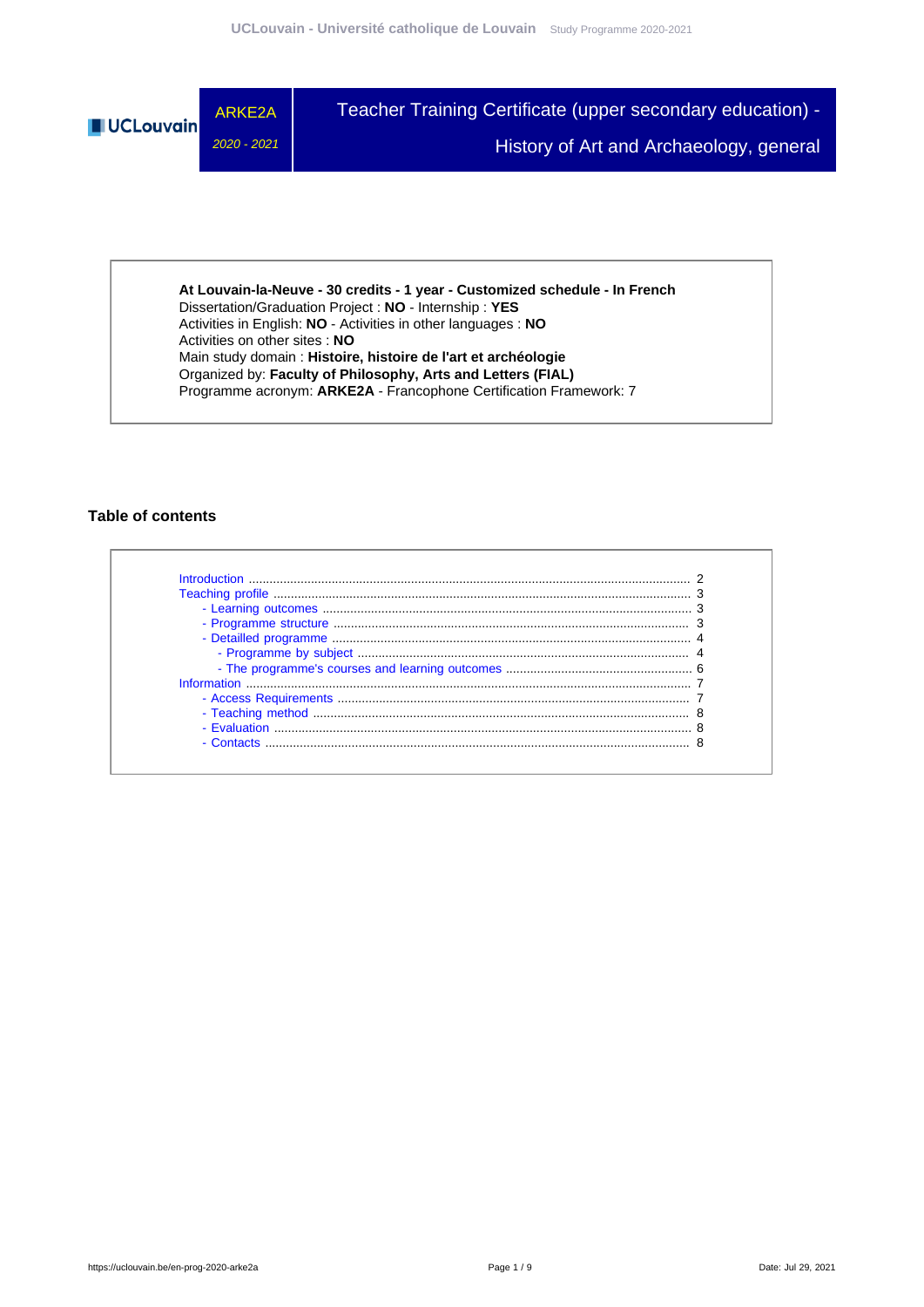# **ARKE2A - Introduction**

# <span id="page-1-0"></span>**Introduction**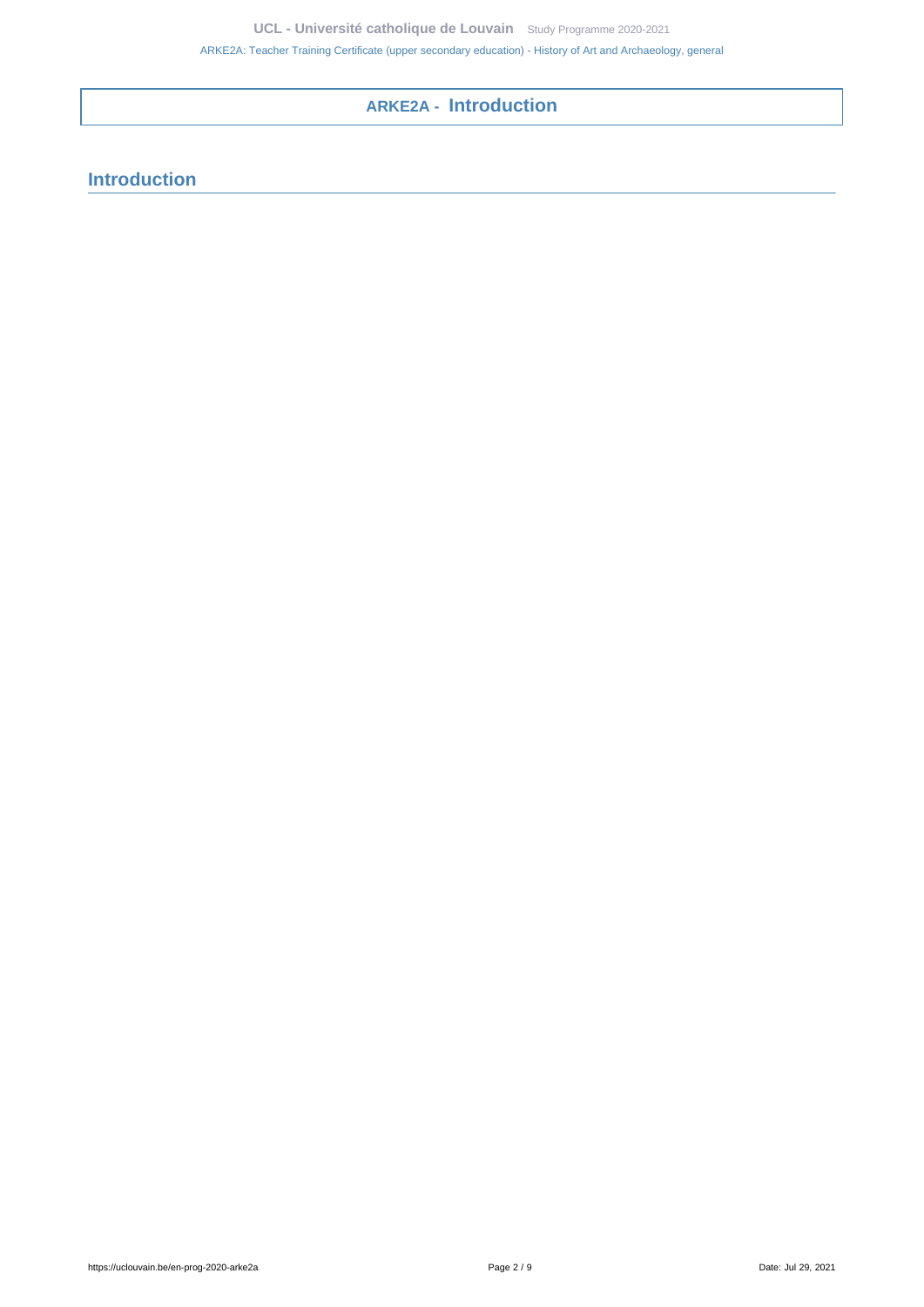## **ARKE2A - Teaching profile**

## <span id="page-2-1"></span><span id="page-2-0"></span>**Learning outcomes**

**Teaching History of Art and Archaeology to students in secondary education, such is the challenge that the aggregation student (didactics course) prepares to face. The vision of aggregation in History of Art and Archaeology (didactics course) is to provide him or her with an initial training that will enable the student to mobilize the necessary skills to start out effectively in the profession of teacher and to develop positively.**

Today's teachers are called on to play an essential role for their students, so say the "mission decrees" of 24 July 1997:

- to promote self-confidence and the development of the person of each student ;
- to show the students how to assimilate knowledge and acquire the skills to make them able to learn throughout their lives and take an active place in economic, social and cultural life ;
- to prepare all students to become responsible citizens, capable of contributing to the development of a democratic, solidarist, pluralist society open to other cultures ;
- to guarantee all students equal opportunities for social emancipation.

The initial teacher training is based on the command of existing skills and abilities (developed in part in the core of the programme) that the student must mobilize and developing through different aggregation activities (didactics course):

- the knowledge and discipline(s) to be taught;
- clear, correct communication in the language of teaching, both oral and written;
- a critical, autonomous relation with the reference knowledge (scientific and cultural);
- relational capacities associated with the profile of the profession;
- a rich general knowledge and an openness to the diversity of cultures allowing future students to be made receptive to the world;
- the concern of participating in the role of democratization of the school.

At the end of the programme of aggregation in History of Art and Archaeology (didactics course) the graduate will have acquired and demonstrated command of the knowledge and skills mentioned below. These latter are defined in reference in the Decree of 8 February 2001 on the initial training for upper secondary education aggregation.

On successful completion of this programme, each student is able to :

#### 1. **Intervening in a school context, in partnership with different actors.**

1.1. Situating and appropriating the role assigned to the teacher within the school institution, with reference to the legal texts;

1.2. Mobilizing knowledge in human sciences for a correct interpretation of situations experienced in and around the classroom and for a better adaptation to school publics;

1.3. Mastering and mobilizing the communicational and relational skills essential for exercising the profession of teacher;

1.4. Dialoguing and collaborating constructively with the education partners involved in the training activities (in seminars and training courses: headmasters, supervisors, course leaders and other persons in the training course).

#### 2. **Teaching in authentic, varied situations.**

2.1. Integrating teaching attitudes and behaviours on the service of the individual and collective training and the management of the class group;

2.2. Acquiring and using the didactics and disciplinary epistemology that guide pedagogic action;

2.3. Transposing reference learned knowledge and cultural practices into taught knowledge;

2.4. Conceiving and planning teaching-training situations, including assessment, according to the students concerned and in connection with the skills referentials and programmes:

2.5. Steering and adjusting the implementation of teaching-training situations;

2.6. Being capable of commanding new disciplinary and interdisciplinary knowledge to be taught;

2.7. Exploring new approaches and disciplinary, interdisciplinary and technological pedagogic tools.

#### 3. **Exercising critical faculties and pursuing a logic of continuous development.**

3.1. Measuring the main ethical issues in connection with day-to-day practice;

3.2. Challenging one's initial representations and conceptions with a view to developing them;

3.3. Adopting a reflective attitude on one's teaching practices with reference to didactic and pedagogic principles and research in education;

3.4. Integrating a logic of continuous apprenticeship and development essential for developing positively in the school environment, linked to societal reality.

# <span id="page-2-2"></span>**Programme structure**

These skills are developed through three different kinds of activities :

• periods of practice at the higher levels of secondary education (60 hours) ;

- seminars in small groups ;
- formal and less formal lectures.

One part of these activities is common to all subjects (they have the code LAGRE (13 credits); the other part is subject-based (these activities have the subject code). In total, the activities are for 300 hours (30 credits).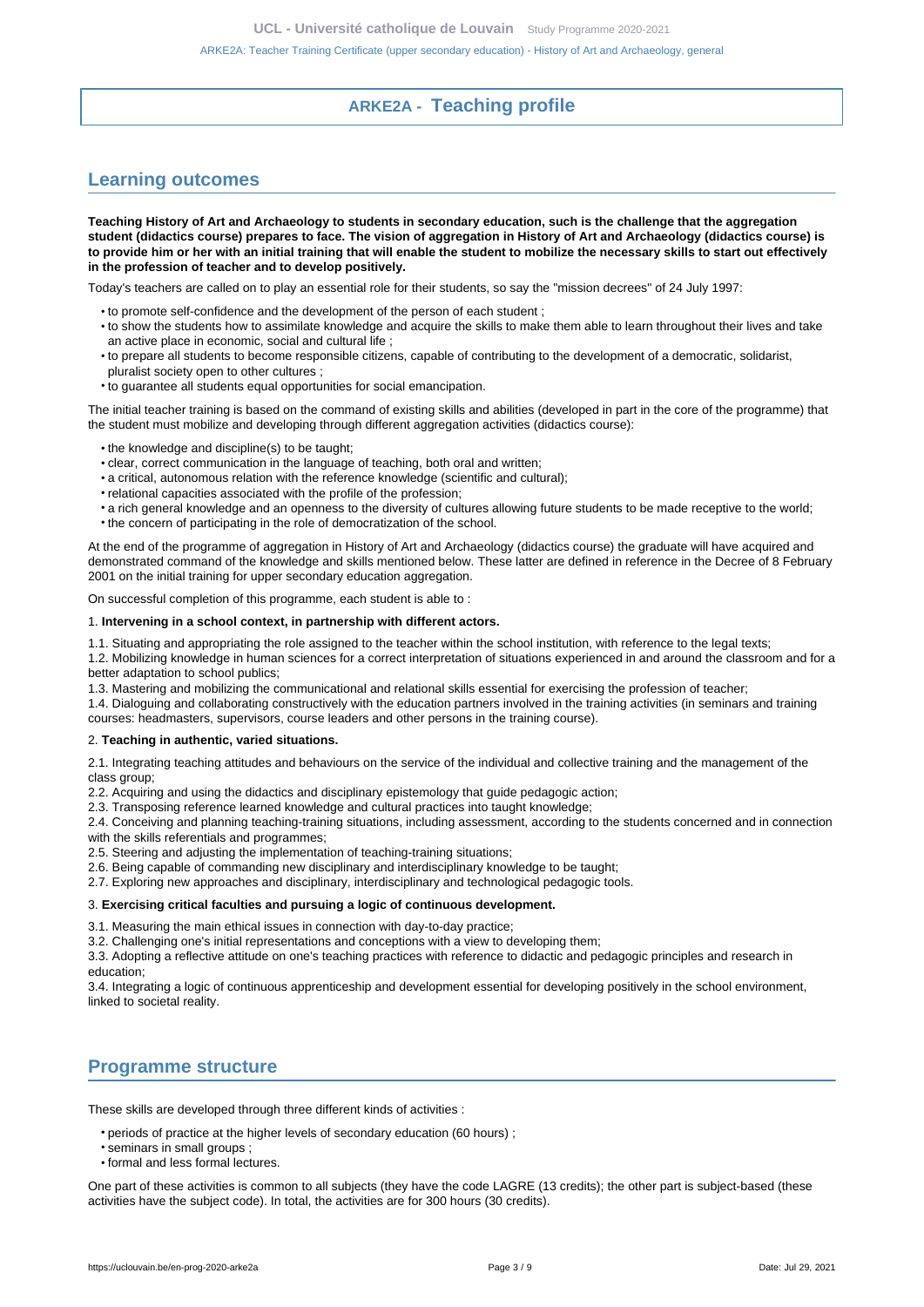#### [ARKE2A: Teacher Training Certificate \(upper secondary education\) - History of Art and Archaeology, general](https://uclouvain.be/en-prog-2020-arke2a.html)

The training for the Agrégation de l'enseignement secondaire supérieur qualification is organised with reference to the Decree of 8 February 2001 relating to the initial training of teachers at the higher levels of secondary education in the French Community of Belgium and to the Decree of 17 December 2003 which requires neutrality in subsidised official education and other measures relating to teaching.

The detailed programme corresponds to the 30 credits of the teaching focus where it is organised. If no teaching focus is offered in the subject, a specific agrégation programme will offer the three different kinds of activities, in line with the requirements of the abovementioned Decrees.

### **ARKE2A Detailled programme**

### <span id="page-3-1"></span><span id="page-3-0"></span>**Programme by subject**

**IMPORTANT NOTE: In accordance with article 138 para. 4 of the decree of 7 November 2013 concerning higher education and the academic organisation of studies, teaching practice placements will not be assessed in the September session. Students are required to make every effort to successfully complete the teaching practice in the June session, subject to having to retake the year.**

#### **REMARQUE IMPORTANTE**

En vertu de l'article 76 alinéa 3 du décret du 31 mars 2004 définissant l'enseignement supérieur, favorisant son intégration à l'espace européen de l'enseignement supérieur et refinançant les universités, les leçons publiques ne seront plus organisées à la session de septembre. En cas d'échec, l'étudiant sera contraint à recommencer son année.

#### **Content:**

#### **A) Placements in an educational environment**

| O LARKE9001 | Stages of observation and teaching: art history, aesthetics and<br>music                                                                                    | <b>Marie-Emilie</b><br>Ricker (coord.) | 50h             | 6 Credits q1+q2 |  |
|-------------|-------------------------------------------------------------------------------------------------------------------------------------------------------------|----------------------------------------|-----------------|-----------------|--|
|             | <b>o</b> B) Disciplinary courses and seminars                                                                                                               |                                        |                 |                 |  |
| O LARKE2910 | Didactics of Art History and Aesthetics, Reflection on the<br>Contents of the Programmes and Practice in the Transmission of<br><b>Scientific Knowledge</b> | <b>Marie-Emilie Ricker</b>             | $45h+30h$       | 7 Credits q1+q2 |  |
|             | O Analysing teaching practices and their context                                                                                                            |                                        |                 |                 |  |
| O LARKE2920 | Theory and analysis of art history and aesthetics teaching<br><b>practices</b>                                                                              | <b>Marie-Emilie Ricker</b>             | 30 <sub>h</sub> | 4 Credits q1+q2 |  |

#### **C) Cross-disciplinary courses and seminars**

#### **To understand the adolescent in school situation, to manage the interpersonal relationship and to animate the class group**

L'étudiant choisit une des deux activités suivantes. Le cours et le séminaire doivent être suivis durant le même quadrimestre.

| 83 LAGRE2020P           | Comprendre l'adolescent en situation scolaire, Gérer la relation<br>interpersonnelle et animer le groupe classe. | Véronique Leroy<br>Véronique Leroy<br><i>(compensates)</i><br><b>Pascale Steyns)</b><br><b>Nathalie Roland</b>        | 22.5h+22.5h 4 Credits |           | -a1 |
|-------------------------|------------------------------------------------------------------------------------------------------------------|-----------------------------------------------------------------------------------------------------------------------|-----------------------|-----------|-----|
| <b>&amp; LAGRE2020Q</b> | Comprendre l'adolescent en situation scolaire, Gérer la relation<br>interpersonnelle et animer le groupe classe. | Véronique Leroy<br><b>Véronique Leroy</b><br><i>(compensates)</i><br><b>Pascale Steyns)</b><br><b>Nathalie Roland</b> | $22.5h+22.5h$         | 4 Credits | a2  |

#### **The school institution and its context**

L'étudiant choisit une des deux activités suivantes. Le cours et le séminaire doivent être suivis durant le même quadrimestre.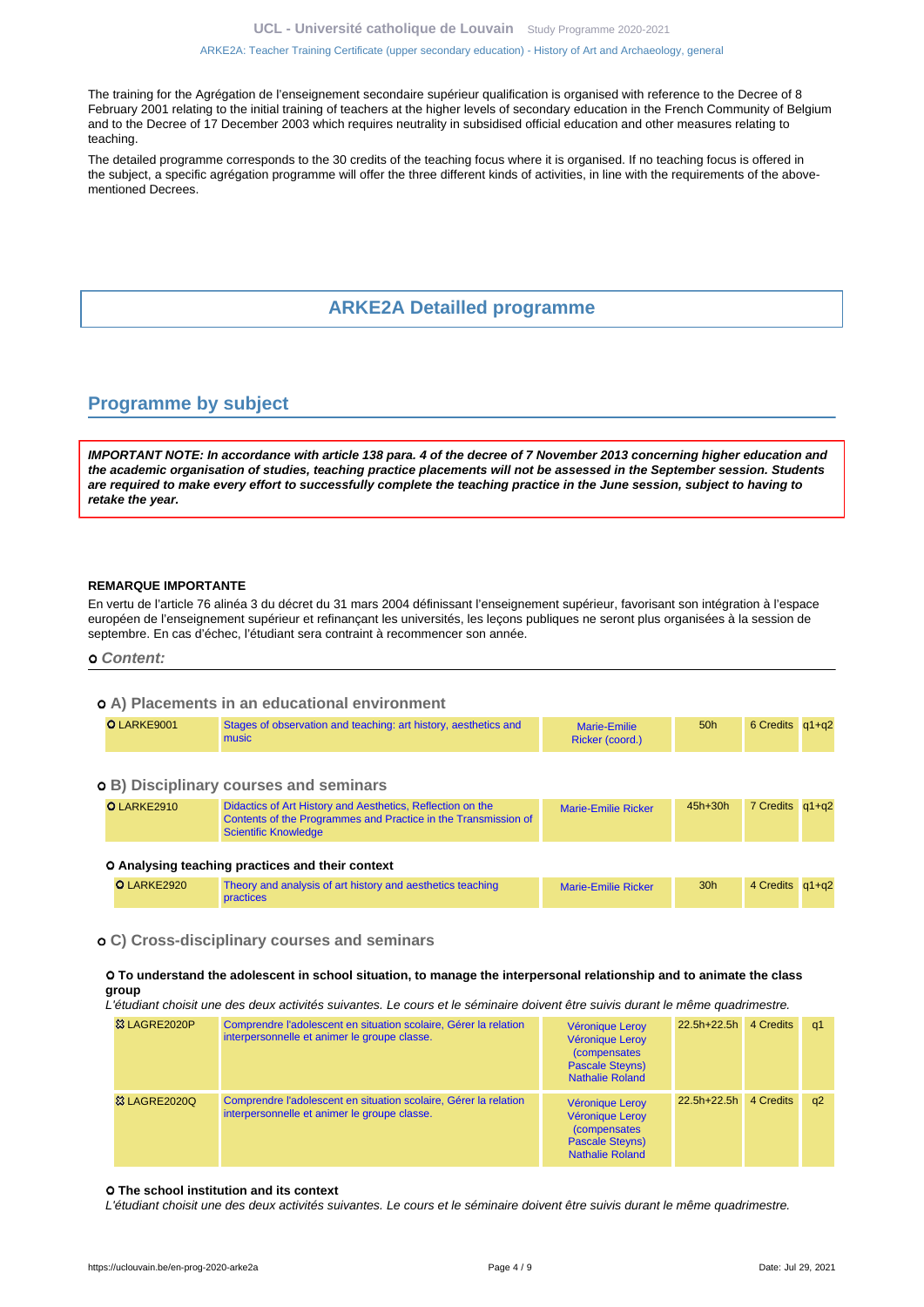### **UCL - Université catholique de Louvain** [Study Programme 2020-2021](https://uclouvain.be/en/study-programme)

[ARKE2A: Teacher Training Certificate \(upper secondary education\) - History of Art and Archaeology, general](https://uclouvain.be/en-prog-2020-arke2a.html)

| 83 LAGRE2120P           | Observation et analyse de l'institution scolaire et de son contexte<br>(en ce compris le stage d'observation)                 | <b>Branka Cattonar</b><br><b>Vincent Dupriez</b>                                                                                                                                     | $22.5h+25h$       | 4 Credits | q1 |
|-------------------------|-------------------------------------------------------------------------------------------------------------------------------|--------------------------------------------------------------------------------------------------------------------------------------------------------------------------------------|-------------------|-----------|----|
| <b>&amp; LAGRE2120Q</b> | Observation et analyse de l'institution scolaire et de son contexte<br>(en ce compris le stage d'observation)                 | <b>Branka Cattonar</b><br><b>Vincent Dupriez</b>                                                                                                                                     | $22.5h+25h$       | 4 Credits | q2 |
| O LAGRE2220             | General didactics and education to interdisciplinarity<br>L'étudiant choisit soit LAGRE2220A (1+2q) soit<br>l'AGRE2220S (2q). | <b>Myriam De Kesel</b><br>Jean-Louis<br>Dufays (coord.)<br><b>Anne Ghysselinckx</b><br>Véronique Lemaire<br><b>Jim Plumat</b><br><b>Marc Romainville</b><br><b>Benoît Vercruysse</b> | 37.5 <sub>h</sub> | 3 Credits | q2 |
| O LAGRE2400             | See specifications in french                                                                                                  | Hervé Pourtois (coord.)<br><b>Pierre-Etienne</b><br>Vandamme                                                                                                                         | 20h               | 2 Credits | q2 |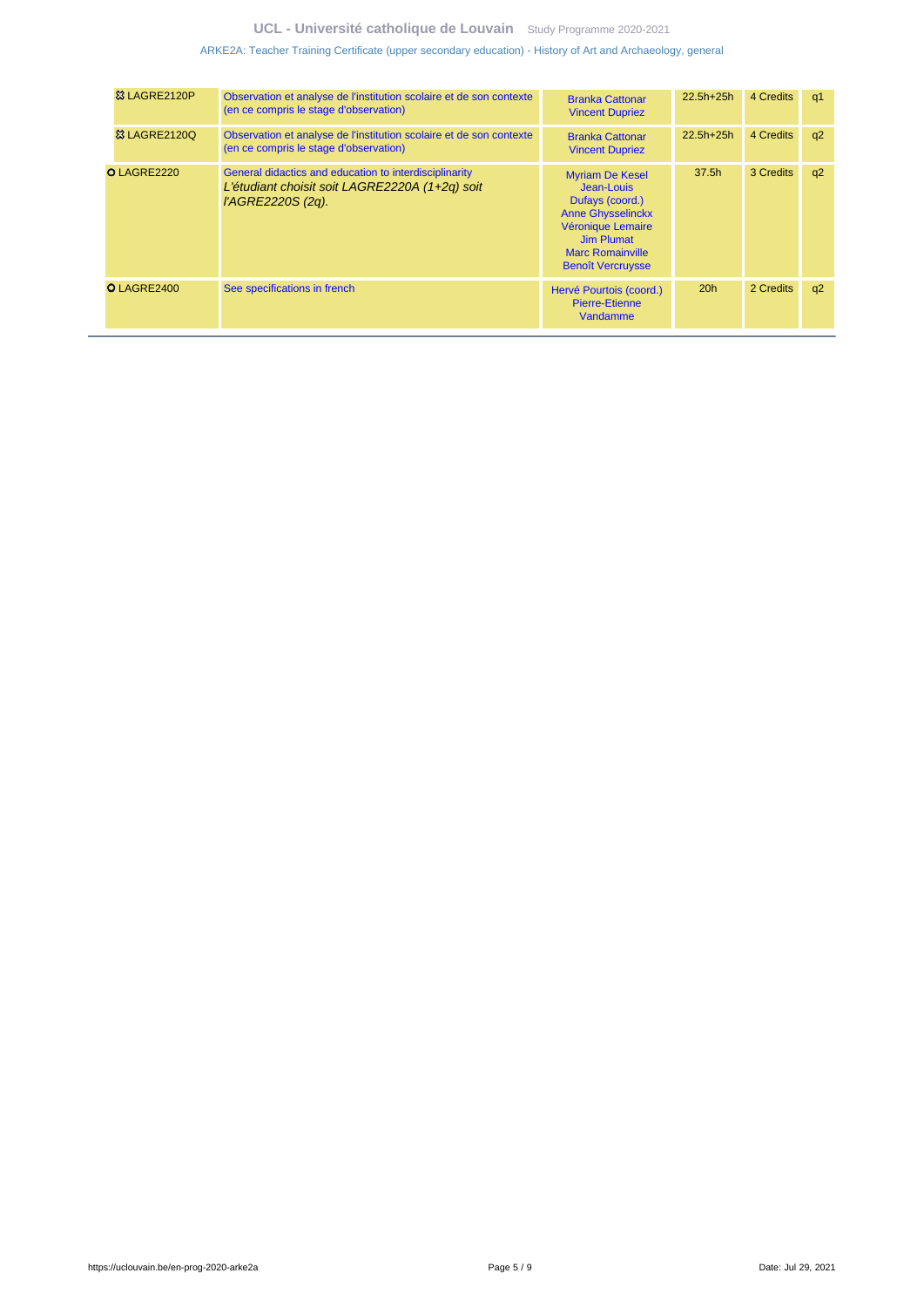### <span id="page-5-0"></span>**The programme's courses and learning outcomes**

For each UCLouvain training programme, a [reference framework of learning outcomes](https://uclouvain.be/en-prog-2020-arke2a-competences_et_acquis.html) specifies the competences expected of every graduate on completion of the programme. You can see the contribution of each teaching unit to the programme's reference framework of learning outcomes in the document "In which teaching units are the competences and learning outcomes in the programme's reference framework developed and mastered by the student?"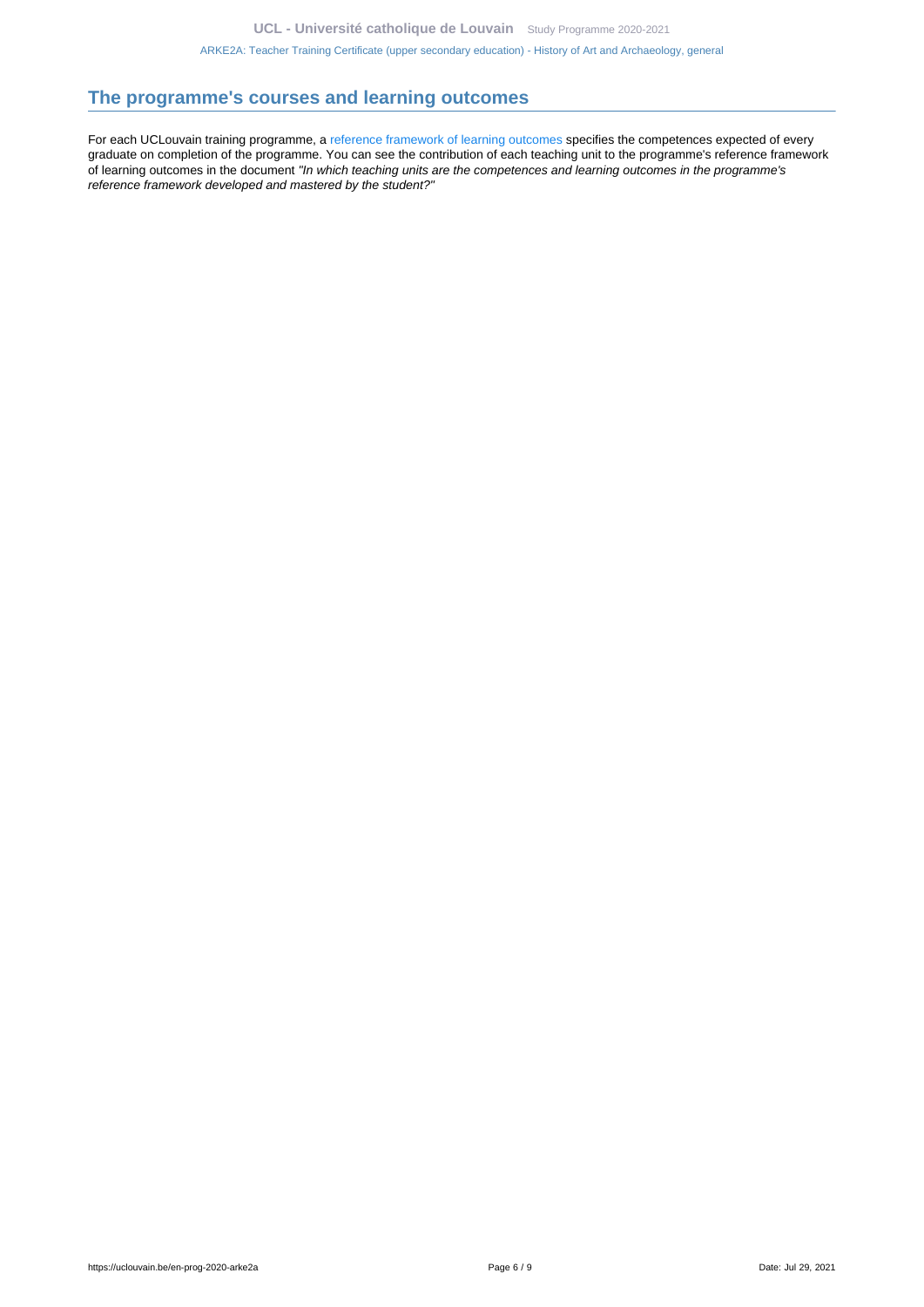### **ARKE2A - Information**

# <span id="page-6-1"></span><span id="page-6-0"></span>**Access Requirements**

In the event of the divergence between the different linguistic versions of the present conditions, the French version shall prevail. Decree of 7 November 2013 defining the landscape of higher education and the academic organization of studies. The admission requirements must be met prior to enrolment in the University.

**In the event of the divergence between the different linguistic versions of the present conditions, the French version shall prevail.**

#### SUMMARY

- [General access requirements](#page-6-2)
- [Specific access requirements](#page-6-3)
- [French language proficiency examination](#page-6-4)

### <span id="page-6-2"></span>**General access requirements**

Secondary school teacher training (AESS) is open only to holders of a Master's (second-cycle) degree awarded within the French Community of Belgium or a degree obtained abroad and deemed [equivalent in accordance with this Decree,](http://www.equivalences.cfwb.be/) a European directive, an international convention or other legislation, subject to the same requirements.

Students in the final stages of a minimum 120-credit Master's degree at an institution in the French Community may simultaneously enrol for teacher training. However, students admitted on these terms cannot be officially accepted until they have obtained the necessary Master's degree.

### <span id="page-6-3"></span>**Specific access requirements**

Le programme est accessible à tout étudiant détenteur d'une licence ou d'un master :

- licence en histoire de l'art et archéologie ;
- master (60 et 120) en histoire de l'art et archéologie, orientation générale.

L'étudiant qui souhaite s'inscrire à l'AESS devra être porteur d'un diplôme de la Communauté Française de Belgique (CFB) ; à défaut, il devra réussir l'examen de maîtrise de la langue française afin de démontrer qu'il a, dans sa communication orale et écrite, des compétences en langue française d'un niveau équivalent au niveau C1 du cadre européen commun de références pour les langues (pour plus de précisions :<https://uclouvain.be/fr/etudier/inscriptions/emlf-aess.html>).

L'étudiant déjà détenteur d'un master 120 d'une finalité spécialisée ou approfondie qui souhaite obtenir une agrégation peut s'inscrire soit à ce programme d'agrégation isolée, soit au master à finalité didactique en histoire de l'art et archéologie, orientation générale.

Spécific Admission and Enrolment Procedures for General Registation

Outre l'inscription au rôle de l'UCLouvain (Halles universitaires, Service des inscriptions), les étudiants sont tenus de s'inscrire au secrétariat de leur faculté.

[> Inscription et financement](https://uclouvain.be/inscription)

//

# <span id="page-6-4"></span>**French language proficiency examination**

Anyone not demonstrating sufficient proficiency in French (https://uclouvain.be/en/study/inscriptions/language-requirements.html) will not be admitted to teacher training (AESS) examinations.